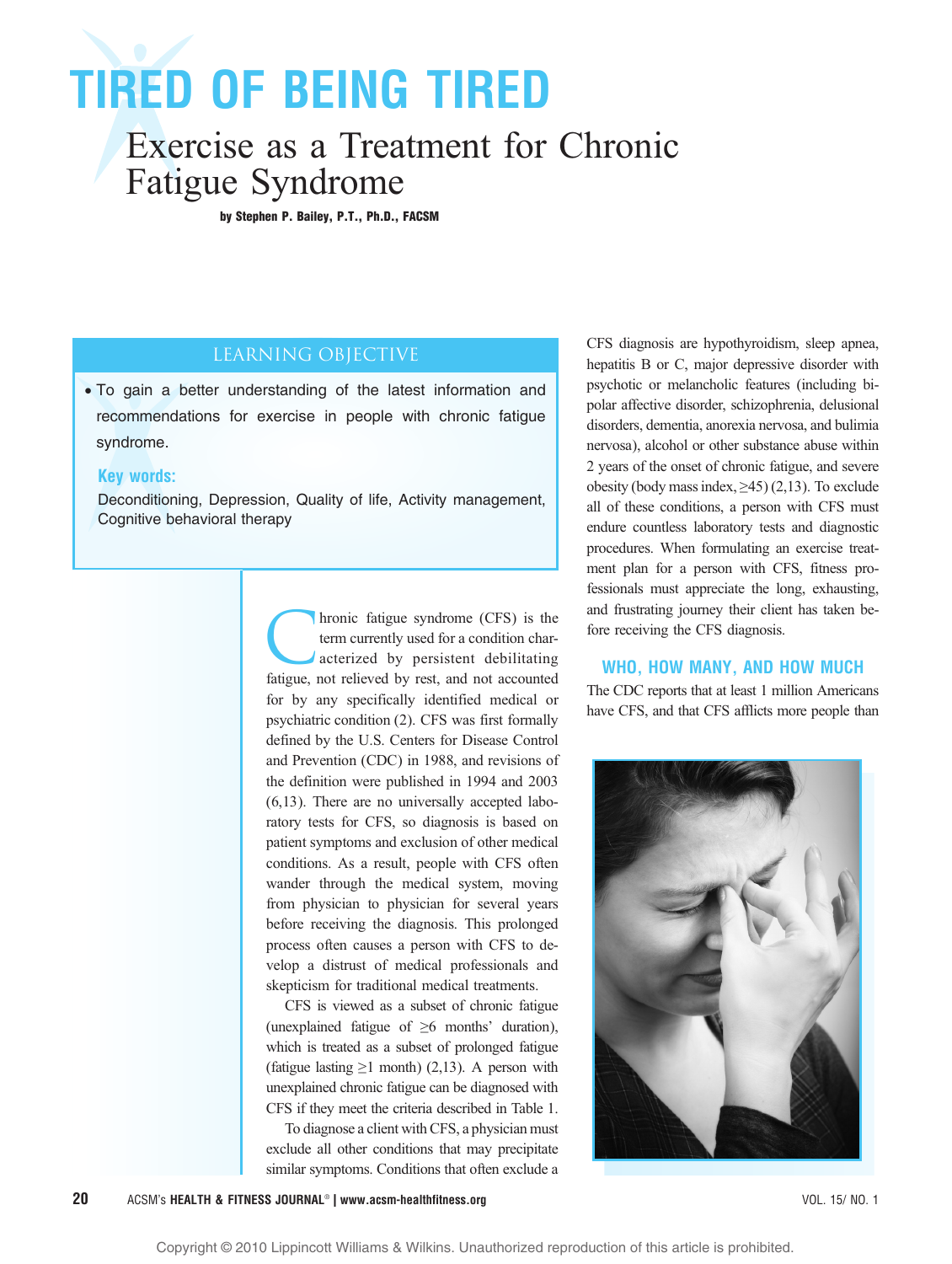#### TABLE 1: Criteria for CFS Diagnosis

- Clinically evaluated unexplained persistent or relapsing chronic fatigue of new or definite onset  $(i.e.,$  not lifelong) that
	- $\circ$  is not the result of ongoing exertion
	- $\circ$  is not substantially alleviated by rest
	- $\circ$  results in substantial reduction in previous levels of occupational, educational, social, or personal activities
- The concurrent occurrence of four or more of the following symptoms\*:
	- $\circ$  substantial impairment in short-term memory or concentration
	- ) sore throat
	- $\circ$  tender lymph nodes
	- $\circ$  muscle pain
	- $\circ$  multijoint pain without swelling or redness
	- $\circ$  headaches of a new type, pattern, or severity
	- $\circ$  sleep that is not refreshing
	- $\circ$  postexertional malaise lasting more than 24 hours
- \* These symptoms must have persisted or recurred during six or more consecutive months of illness and must have predated the fatigue.

multiple sclerosis, lupus, lung cancer, or ovarian cancer (2). The number of people with CFS could actually be much greater than 1 million. The CDC estimates that less than 20% of Americans with CFS have been diagnosed (2). The economic impact of CFS is significant. Of the people diagnosed with CFS, 25% are unemployed or are on disability, resulting in an estimated \$9.1 billion lost in productivity each year. On average, a family affected by CFS loses about \$20,000 per year in income.

Stereotypically, many health care professionals believe that CFS is a disease that primarily affects white, middle-class, welleducated women. CFS does appear to occur in women four times more frequently than men and occurs most frequently in Courtesy of the Public Relations Department of Alamance Regional Medical Center.



people aged between 40 and 59 years; however, CFS can afflict people of any race, sex, age group, or income level (2).

#### Do People With CFS Get Better?

CFS seems to follow a cyclical course with alternating periods of increased symptoms and well-being. Although the exact number of patients who recover is unknown, the CDC estimates that 40% to 60% of people with CFS report a partial or complete recovery (2). There also is some evidence suggesting that chances of improvement are better the sooner a patient begins treatment.

#### How Are People With CFS Typically Treated?

Medical treatments for people with CFS typically focus on the reduction of severity of symptoms. Because specificity and severity of symptoms vary widely between patients, treatment approaches are tailored to meet the specific needs of the individual

#### TABLE 2: Typical Treatments Used to Treat Patients With CFS

| <b>Potential Implications to Exercise Professional</b>                                                                                                                                                                                                                                                                                                                                                                                        |
|-----------------------------------------------------------------------------------------------------------------------------------------------------------------------------------------------------------------------------------------------------------------------------------------------------------------------------------------------------------------------------------------------------------------------------------------------|
| Specific effects of each pharmaceutical agent on acute responses to exercise and weight management should be<br>reviewed. Prescription medications are used to treat specific patient symptoms and can be quite varied between<br>individuals. Typical classes of drugs used include but are not limited to corticosteroids, immunoglobulins and<br>interferons, antiviral, psychostimulants, cholinesterase inhibitors, and antidepressants. |
| Frequency and timing of exercise interventions should be modified to support positive sleep hygiene behaviors.                                                                                                                                                                                                                                                                                                                                |
| Patients with CFS should pursue a typical healthy balanced diet and are often encouraged to avoid caffeine, alcohol,<br>and sugary foods. The use of "fad diets" and nutritional supplements that are untested or unjustified should be<br>avoided because they may worsen symptoms.                                                                                                                                                          |
| Implementation of a regular exercise program may appear to be contradictory to advice provided by other health<br>professions to moderate physical activity to prevent exacerbation of symptoms. Patients with CFS should be educated<br>that gradual increases in physical activity will have a positive impact on their symptoms.                                                                                                           |
| CBT is delivered by a mental health provider to identify negative beliefs and behaviors in an effort to replace them with<br>positive healthy behaviors. Efforts should be made to communicate with the mental health provider to ensure that<br>the exercise environment is supportive of these strategies.                                                                                                                                  |
| Alternative therapies to treat CFS are abundant and varied. Specific therapies used by people with CFS should be<br>reviewed to ensure that they are not limiting the benefit of or negatively impacting the exercise intervention.                                                                                                                                                                                                           |
|                                                                                                                                                                                                                                                                                                                                                                                                                                               |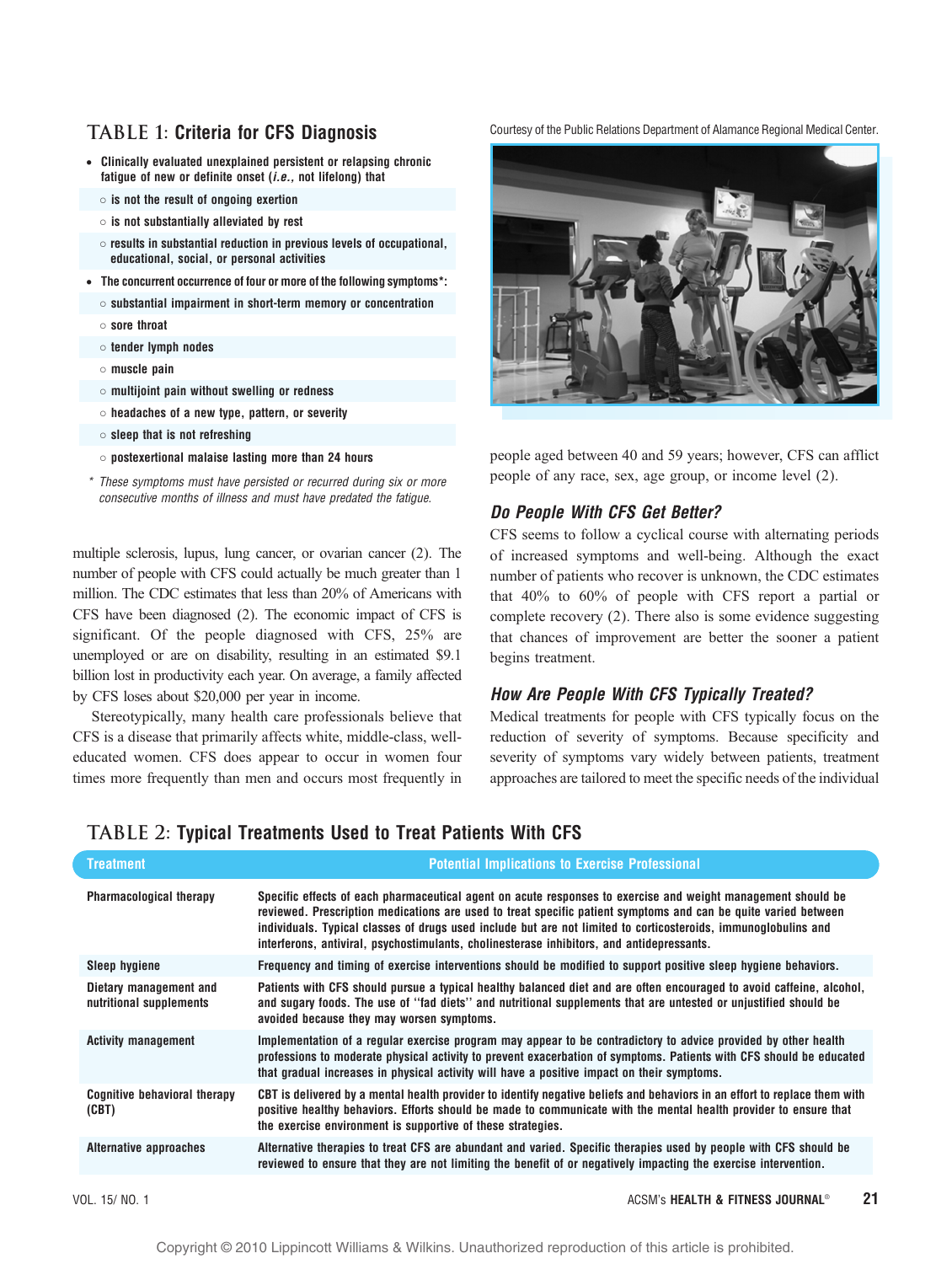## Exercise as a Treatment for Chronic Fatigue Syndrome

patient (2,15,19). Symptoms that seem to be the most debilitating and, as a result, are most frequently treated in patients with CFS include sleep problems, muscle and joint pain, cognitive dysfunction, headaches, sore throats, gastrointestinal distress, orthostatic instability, depression, and allergies (2,15). Treatment approaches often used to address these symptoms include, but are not limited to, pharmacological therapy, sleep hygiene, dietary management, nutritional supplements, cognitive behavioral therapy, graded exercise therapy, activity management, and numerous alternative therapies. Fitness professionals need to appreciate the unique implications of each of these approaches when developing an appropriate exercise intervention for a person with CFS Table 2.

#### What Happens When a Person With CFS Exercises?

Exercise testing is not usually a routine part of evaluating a person with CFS because there are no clearly unique responses to exercise in this population. Individual responses to exercise testing in clients with CFS vary quite a bit (1). For example, Sargent and colleagues (14) found no differences between people with CFS and controls in maximal oxygen uptake or lactate metabolism. In contrast, some investigators have described people with CFS to have a  $10\%$  (7) to 50% (4,18) lower maximal power output than control subjects. The consensus of most investigators is that people with CFS generally have at least mild reductions in both peak oxygen consumption  $(\dot{V}O_{2\text{peak}})$  and absolute ventilatory threshold (1,2,7,13). This reduction in exercise capacity may be a result of CFS itself or caused by the deconditioning that accompanies a reduction in activity level that accompanies CFS. Although there are occasional reports to the contrary, the consensus of findings from studies of clients with CFS is that cardiac, pulmonary, muscular, metabolic, immune, and endocrine responses to acute exercise are similar to those seen in normal individuals with profound deconditioning (1,3,10,17). The symptom of fatigue is therefore viewed as being ''central'' (neurological) in nature.

Although exercise testing does not establish a CFS diagnosis, exercise testing may be requested as part of a client's evaluation in an effort to exclude other conditions, such as cardiovascular disease. Exercise testing also may be used for designing an individualized exercise program for clients who have a diagnosis of CFS.

As mentioned previously, people with CFS who have experienced symptoms for a long period (*9*6 months) are very likely to have been inactive for a similar period and undergone significant deconditioning. As a result, protocols used to evaluate fitness should be modified to start at a lower than normal intensity and progress at moderate rates. For example, protocols initiated at work rates below 2 METs and increasing 0.5 to 1 MET per stage have been effective (8,16).

People with CFS often expect to experience an increase in symptoms after completion of a single exercise bout (16). This

#### Tips for Determining Workload During Exercise Testing to Evaluate Aerobic Fitness:

- Initial workload should be below 2 METs
- Increase workload 0.5 to 1 MET per stage
- Consider using shorter stages with small increases in workload (e.g., 1-minute stages with a 5 W increase each stage) or linear increases in workload throughout the test (e.g., 5 W per minute increase during cycle ergometry)

perception has been supported by some researchers that have documented increases in symptoms and reduction of cognitive function in people with CFS several days after completion of a single maximal exercise test (15). The exercise practitioner should closely evaluate the necessity of strenuous evaluatory tests in the CFS population before implementation of the test. When developing a relationship with a person with CFS, an exercise practitioner may want to consider the use of several familiarization sessions using very low levels of exercise intensity and duration before implementing a more traditional fitness evaluation protocol. Exercise practitioners also should avoid a maximal exercise test because all of the information essential for exercise prescription in this population can be obtained during a submaximal exercise test. This approach will help the exercise practitioner develop trust with the client who has CFS and build confidence that the client will not experience any extraordinarily negative consequences as a result of exercise.

#### Exercise Training for Treatment of CFS

The increase in symptoms after exercise in patients with CFS is called the ''push-crash'' phenomenon. The push-crash phenomenon is not well understood and attempts at exercise conditioning in this population may be frustrated by this circumstance. A successful

Courtesy of the Public Relations Department of Alamance Regional Medical Center.

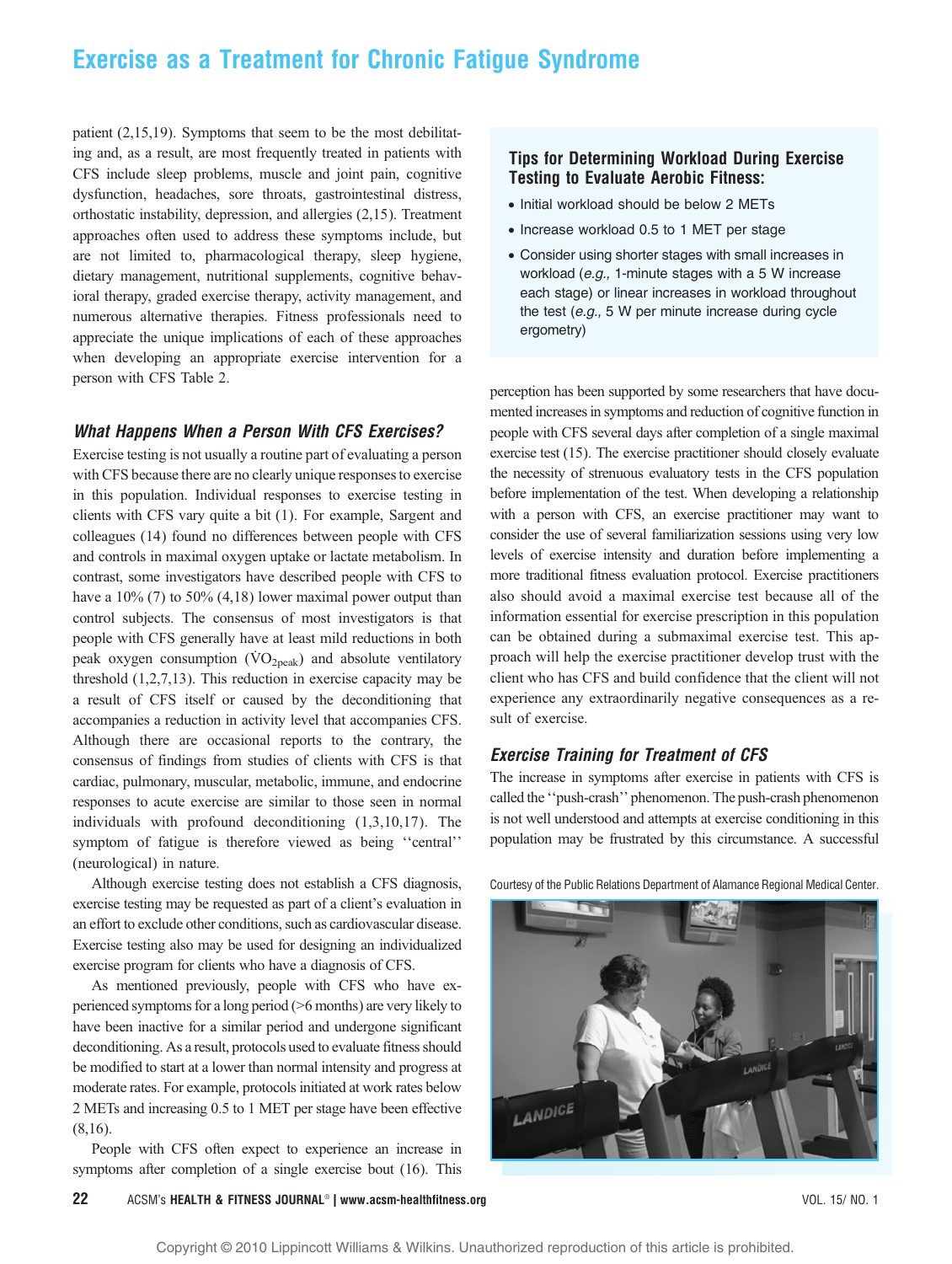exercise prescription will accommodate for potential setbacks and focus on the long-term benefits of regular exercise. Despite the potential for an initial aggravation of symptoms at the onset of an exercise program, an overall improvement in symptoms has been reported in clients with CFS who participate in an exercise training program. Interestingly, the physiological and functional changes seen in CFS clients after exercise training are relatively modest, whereas improvements in perceived outcomes (e.g., quality of life) can be dramatic (7,8,12,15). For example, Pardaens and colleagues (11) found peak  $\dot{V}O_2$  to be unchanged, whereas quality of life was improved in CFS patients exercising two to three times a week at 60% of heart rate reserve. Most of the substantive improvements in patients with CFS are seen when appropriate exercise training is combined with effective medical management, education, and cognitive behavioral therapy (CBT) (5,17).

In reality, little is known about the clinical effect of exercise training in people with CFS (5,17). As a result, general recommendations regarding exercise programming for all clients with CFS are difficult to make. Exercise practitioners should consider that reports of clinical improvement resulting from exercise conditioning could reflect a systematic bias, in that clients who do not tolerate exercise may be underrepresented in such studies and therefore not fully reflected in the outcome measurements. To date, however, there does not appear to be any evidence of adverse outcomes from prospectively studied exercise trials in clients with CFS (5).

For clients who wish to start an exercise program, the following general guidelines offer a conservative approach to exercise programming that takes into account some of the unique difficulties characteristic of patients with CFS (8,20):

- The goal of exercise programming in this condition should be, first and foremost, to prevent further deconditioning that could compound the disability of chronic fatigue. Clients and trainers alike should resist the temptation to adopt a traditional method of training aimed at optimization of aerobic capacity and should focus instead on modest goals of preventing progressive deconditioning.
- Clients should be warned that they might feel increased fatigue in the first few weeks of an exercise program.
- Exercise generally should be initiated at very low levels based on the client's current activity tolerance. As a consequence, rating of perceived exertion (RPE) should be the primary means to determine exercise intensity in clients with CFS.
- Aerobic exercise should use a familiar activity, such as walking, that can be started at a low level.
- Flexibility exercises may be prescribed to preserve a normal range of motion.
- Strength training should focus on preservation of levels of strength commensurate with daily living activities and should attempt to avoid activities and intensities that induce delayedonset muscle soreness (DOMS). Specifically, activities that

Courtesy of the Public Relations Department of Alamance Regional Medical Center.



require eccentric muscle contraction should be avoided or minimized to limit DOMS as a result of exercise training.

• The progression of exercise activity should focus primarily on increasing the duration of moderate-intensity activities in preference to increasing exercise intensity. Identification of the appropriate magnitude of progression from one exercise session to the next is the most challenging aspect of exercise programming for individuals with CFS. Clients should be ''coached'' to not overexert themselves on days when they are feeling well and to reduce their exercise intensity when their symptoms are increased. Some specific suggestions for exercise programming in people with CFS are provided in Table 3.

#### TABLE 3: Suggestions for Exercise Programming of People with CFS

| <b>Mode</b>                                                      | Goal                                                       |
|------------------------------------------------------------------|------------------------------------------------------------|
| Aerobic                                                          | <b>Prevent deconditioning</b>                              |
| Large muscle activities (walking,<br>rowing, cycling, swimming)  | <b>Maintain functional abilities</b>                       |
|                                                                  | <b>Return to desired</b><br>occupational/social activities |
| <b>Resistive</b>                                                 | Similar to aerobic exercise                                |
| Large muscle groups<br>(Theraband, light dumbbells)              |                                                            |
| Intensity/Duration/<br><b>Frequency</b>                          | <b>Progression</b>                                         |
| <i><b>Aerobic: RPE 9-12/20</b></i><br>(intensity not main focus) | 5 minutes per session up to<br>60 minutes per session      |
| 3 to 5 days per week                                             | Be prepared for setbacks                                   |
| 1 to 2 times per day                                             |                                                            |
|                                                                  |                                                            |
| <i>Resistive:</i> Below point of the                             | As tolerated                                               |
| muscle to fatigue                                                | <b>Expect a slower rate of progression</b>                 |
| 3 to 5 days per week                                             | Avoid symptoms of muscle soreness                          |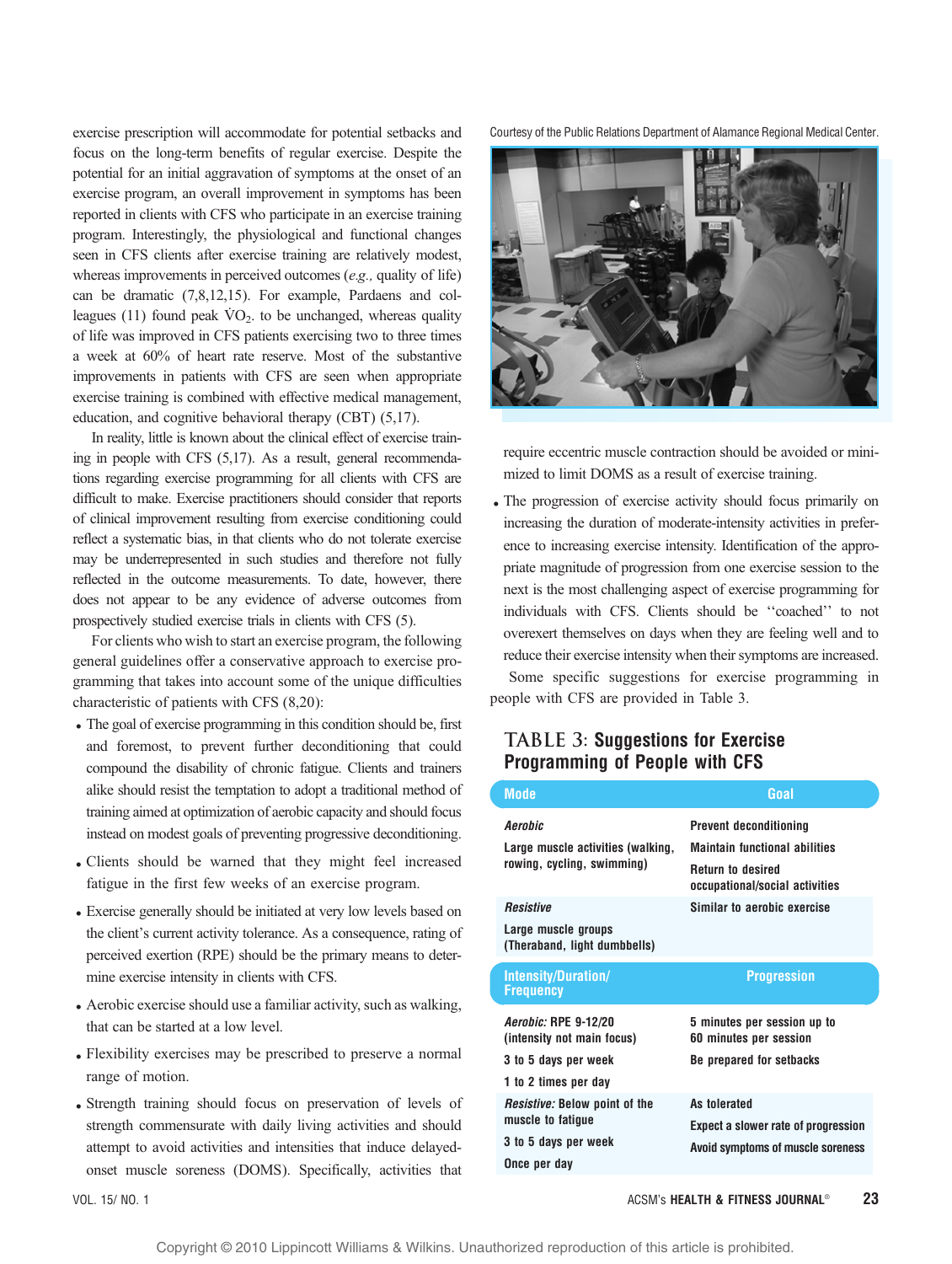## Exercise as a Treatment for Chronic Fatigue Syndrome

An alternative and supplementary approach to traditional exercise training in people with CFS is the use of activity management (3). For this approach, the client establishes a baseline record of cognitive and physical activity, daytime rest, and sleep. The client is then instructed to gradually and systematically increase their activities above baseline in an effort to improve functional abilities. The client also is counseled to spread out the difficult or demanding tasks in an effort to avoid the push-crash phenomenon. An important aspect of this approach is to educate the client that implementation of prolonged or complete rest periods during the day to offset small increases in symptoms is counterproductive and may lead to increased loss of functional abilities.

#### When using activity management, people with CFS should (9)

- Understand that activities have physical, emotional, and cognitive components
- Keep a diary that records cognitive and physical activity, as well as rest and sleep behavior
- Establish baseline levels of activity and identify patterns of overactivity and underactivity
- Prioritize activities
- Set goals to gradually increase activity
- Plan daily activities to balance activity, rest, and sleep
- Spread out difficult or demanding tasks during the day or week
- Divide activities into small achievable tasks
- Monitor activity to avoid a boom-and-bust cycle
- Regularly review activity levels and goals
- Be prepared for and manage setbacks/relapses

#### THE LITTLE THINGS

People with CFS often experience depression. Although depression is an important issue that must be addressed appropriately when working with people with CFS, it is now clear that depression itself does not precipitate the disease process (2,19).

As previously mentioned, because CFS is often misunderstood by health professionals, many clients with CFS may be frustrated and disillusioned with the medical community. The creation of a supportive and understanding environment is important to give the person with CFS the best chance to improve.

Pharmacological treatment of people with CFS is usually focused on the reduction of the most prominent symptoms. Because specific symptoms vary widely between individuals, the classes of medications typically prescribed to people with CFS are quite diverse. People with CFS may be prescribed analgesic, antidepressant, gastrointestinal, immunosuppressive, endocrine, sleep aids, stimulants,

and muscle relaxant agents (2,13). The exercise professional must appreciate all of the important implications of these medications when developing an exercise treatment plan for a person with CFS.

During the course of their disease, many clients with CFS have learned to cope with their symptoms by planning their activities to ''budget'' their energy. Providing advanced information to the client with CFS about what they can expect when attending exercise testing or training sessions can be effective in minimizing stress and optimizing the potential for success.

#### References

- 1. Bailey SP. Chronic fatigue syndrome. In: Durstine JL, Moore GE, Painter PL, Roberts SO, editors. ACSM's Exercise Management for Persons with Chronic Diseases and Disabilities. Champaign (IL): Human Kinetics; 2009. p. 233–8.
- 2. Centers for Disease Control and Prevention. Chronic Fatigue Syndrome. Atlanta (GA): Centers for Disease Control [cited 2009 June 15]. Available from: http://www.cdc.gov/CFS/.
- 3. Chronic Fatigue Syndrome/Myalgic Encephalomyelitis: Quick Reference Guide. London (UK): National Institute of Health & Clinical Excellence [cited 2009 June 15]. Available from: http://www.nice.org.uk/nicemedia/pdf/CG53QuickRefGuide.pdf.
- 4. DeBecker P, Roeykens J, Reynders M, McGregor N, and DeMeirleir K. Exercise capacity in chronic fatigue syndrome. Arch Intern Med. 2000;160(21):3270–7.
- 5. Edmonds M, McGuire H, Price J. Exercise therapy for chronic fatigue syndrome. Cochrane Database Syst Rev. 2004;CD003200.
- 6. Fukada K, Straus SE, Hickie I, Sharpe MC, Dobbins JC, Komaroff A. The chronic fatigue syndrome: A comprehensive approach to its definition and study. International Chronic Fatigue Study Group. Ann Intern Med. 1994;121:953–9.
- 7. Fulcher KY, White PD. Strength and physiological response to exercise in patients with chronic fatigue syndrome. J Neurol Neurosurg Psychiatry. 2000;69(3):289.
- 8. LaManca JJ, Sisto SA. Chronic fatigue syndrome. In: Myers JN, Herbert WG, Humphrey R, editors. ACSM's Resources for Clinical Exercise Physiology: Musculoskeletal, Neuromuscular, Neoplastic, Immunologic, and Hematologic Conditions. Philadelphia (PA): Lippincott Williams & Wilkins; 2002. p. 219–32.
- 9. National Institute for Health and Clinical Excellence. Chronic Fatigue Syndrome/Myalgic Encephalomyelitis (or Encephalopathy): Diagnosis and Management of CFS/ME in Adults and Children. London (UK): National Health Service; 2007.
- 10. Ottenweller JE, Sisto SA, McCarty RC, Natelson BH. Hormonal responses to exercise in chronic fatigue syndrome. Neuropsychobiology. 2001;43(1):34–41.
- 11. Pardaens K, Haagdorens L, Van Wambeke P, Van den Broeck A, Van Houdenhove B. How relevant are exercise capacity measures for evaluating treatment effects in chronic fatigue syndrome? Results from a prospective, multidisciplinary outcome study. Clin Rehabil. 2006;20:56–66.
- 12. Powell P, Bentall RP, Nye FJ, Edwards RH. Randomized controlled trial of patient education to encourage graded exercise in chronic fatigue syndrome. Br Med J. 2001;322:387–90.
- 13. Reeves WC, Wagner D, Nisenbaum R, et al. Chronic fatigue syndrome: A clinically empirical approach to its definition and study. BMC Med. 2005;3:19.
- 14. Sargent C, Scroop GC, Nemeth PM, Burnet R, Buckley JD. Maximal oxygen uptake and lactate metabolism are normal in chronic fatigue syndrome. Med Sci Sports Exerc. 2002;34(1):51–6.
- 15. Shepard RJ. Chronic fatigue syndrome. A brief review of functional disturbances and potential therapy. J Sports Med Phys Fitness. 2005; 45(3):381–92.